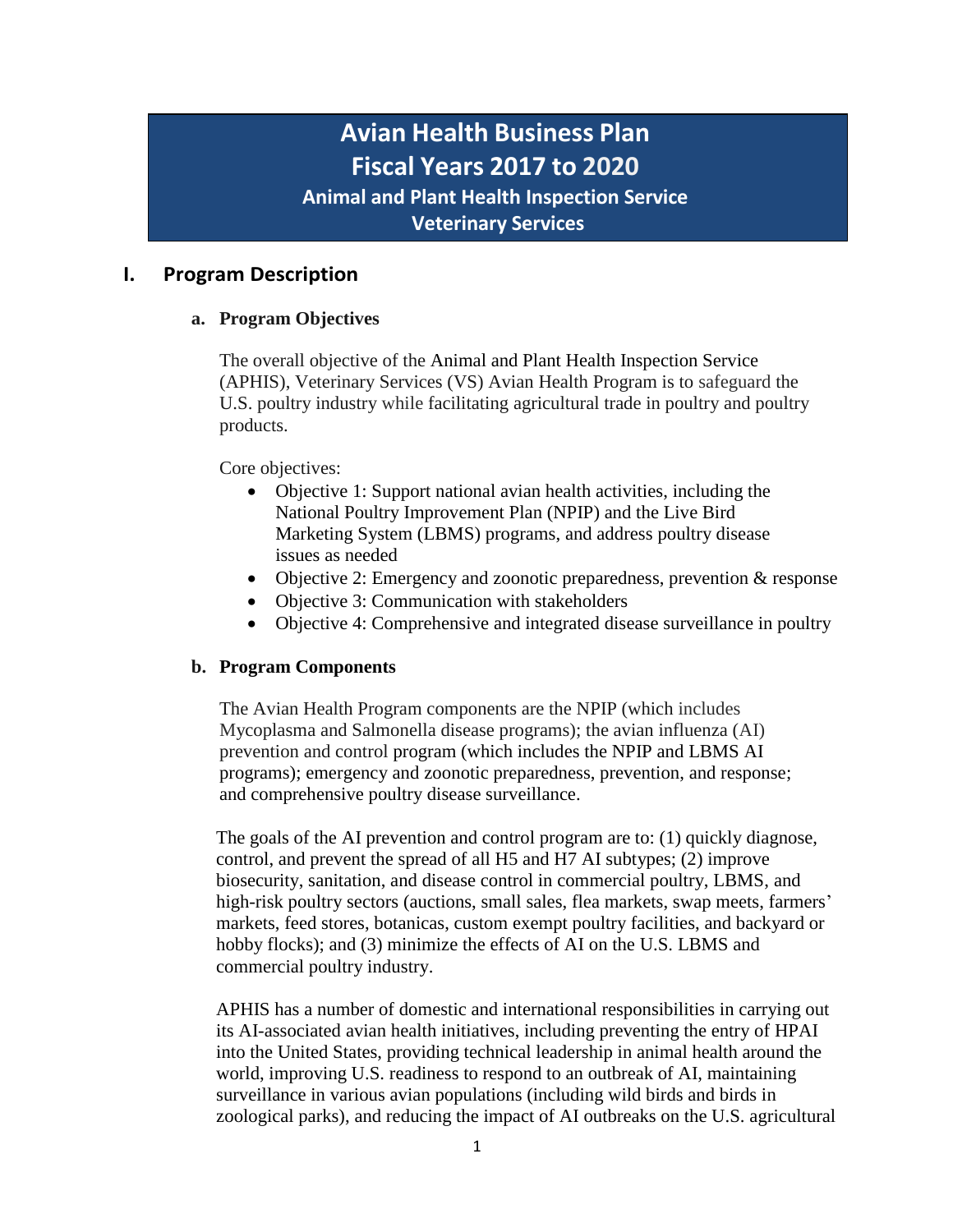economy. VS coordinates these efforts with other APHIS units (including Wildlife Services, International Services), and others (including U.S. Customs and Border Protection) to support APHIS goals.

Other Avian Health Program activities include national studies on the health and management of domestic poultry populations through its National Animal Health Monitoring System (NAHMS) program; emergency and zoonotic preparedness, prevention and response; and conducting comprehensive poultry disease surveillance.

#### **c. Funding**

Poultry health programs are funded through the avian health budget line. APHIS is operating under a continuing resolution until April 28, 2017. FY 2016 funding was \$55,340,000.

#### **II. Value of the Avian Health Program**

The poultry health programs managed by APHIS are critical to support the U.S. poultry industry and to mitigate risks to human health, the domestic food supply, and international trade. The United States is the world's largest producer of poultry breeding stock and poultry meat, and the second largest egg producer. The United States is also the largest exporter of poultry breeding stock and turkey meat and second largest exporter of other poultry meat. The U.S. poultry industry (primarily meat-type chickens, meat- type turkeys, and table egg-layers) has the second highest value of livestock at the level when commodities leave the farm, second only to cattle and calf production. The combined value of production from broilers, eggs, turkeys, and sales from chickens in 2015 was \$48 billion. The meat-type chicken (broiler) industry is the largest and most valuable of the U.S. poultry sub-industries. The value of broilers produced during 2015 was \$28.7 billion. The United States is the world's largest producer and consumer of turkey meat. The value of turkeys produced during 2015 was \$5.71 billion. At the farm level, the value of U.S. egg production, which includes table eggs and hatching eggs, was \$13.5 billion in 2015.

Primary breeders are the foundation of a U.S. poultry industry that provides an economic output of \$441 billion. Primary breeder company exports are estimated at approximately \$250 million. Approximately 60 percent of the world's broiler genetics originate from U.S. primary breeders.

#### **FY 2017 Implementation**

**Objective 1:** Support national avian health activities, including the NPIP and the LBMS programs, and address poultry disease issues as needed

**Strategy 1.1:** Provide a cooperative Industry-State-Federal program through which new diagnostic technology can be effectively applied to the improvement of poultry and poultry products throughout the country.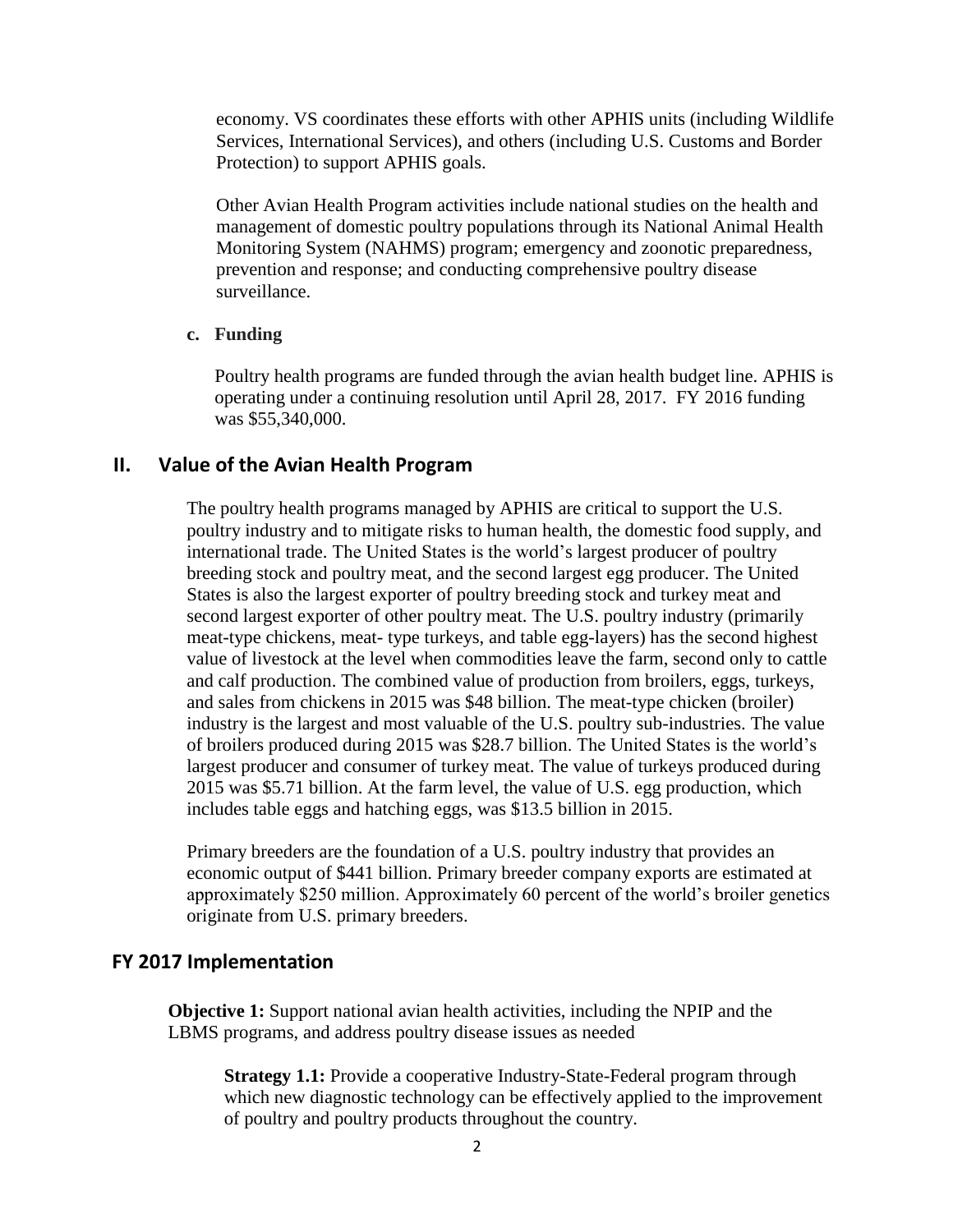## *FY 2017 Activities*

- For NPIP, implement AI testing requirements as published in Title 9, Code of Federal Regulations (9 CFR), parts 145, 146, and 147.
- For LBMS, oversee implementation of the LBMS Program Standards.
- Indemnify affected flocks, where necessary as published in 9 CFR parts 53 and 56.

**Strategy 1.2:** Ensure NPIP authorized laboratories meet regulatory requirements.

## *FY 2017 Activities*

- Ensure that each authorized laboratory has completed appropriate proficiency testing and continuing education requirements.
- Perform laboratory site visits where regulatory noncompliance issues are observed.
- Complete the Service Review of all NPIP authorized laboratories, which is required every 3 years, to ensure compliance with the authorized laboratory provisions. Notify laboratories of their status following the Service Review (compliant, contingent compliance, probation).

**Strategy 1.3:** Coordinate NPIP diagnostic workshops.

## *FY 2017 Activities*

- Conduct a workshop for authorized NPIP laboratory officials for Salmonella Isolation and Identification at the Georgia Poultry Laboratory in Gainesville, GA; the Diagnosis of Avian Mycoplasma workshop at the Poultry Diagnostic and Research Center in Athens, GA; and the Diagnosis of Avian Influenza workshop (location TBD).
- Maintain list of attendees to prioritize attendance to meet training requirements.

**Strategy 1.4:** Implement the NPIP Biosecurity Principles.

- Publish a notice of availability for the NPIP Biosecurity Principles Program Standards in the Federal Register for comment.
- Develop an audit form and guideline related to the Biosecurity Principles, with input of the General Conference Committee, for use in conducting audits.
- Obtain industry feedback on the audit form and guideline.
- Train Official State Agencies (OSAs) on the proper methods to conduct audits of the Biosecurity Principles during the national meeting of OSAs in May 2017 in Portland, ME.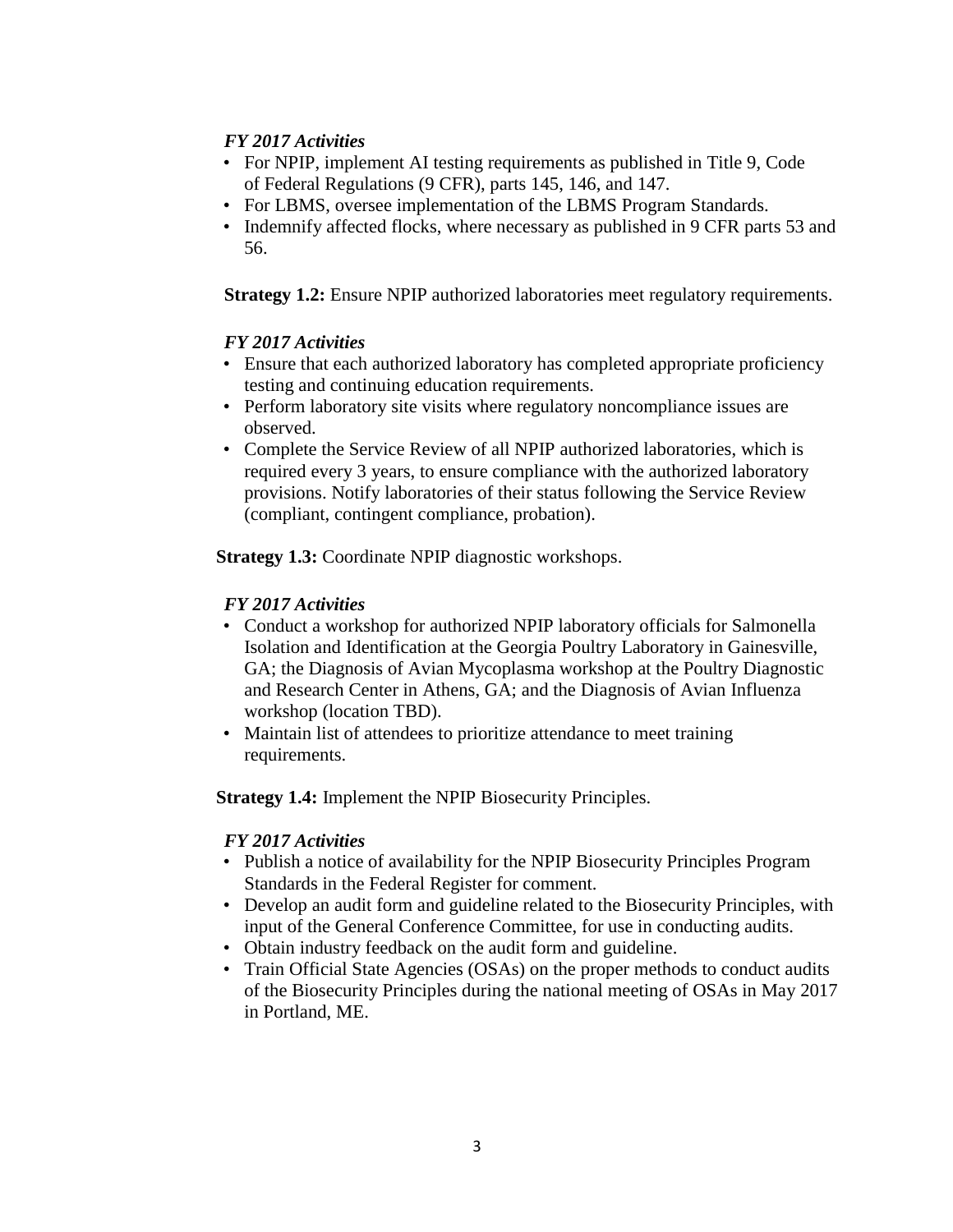**Objective 2**: Emergency and zoonotic preparedness, prevention, and response.

**Strategy 2.1:** Ensure preparedness.

# *FY 2017 Activities*

- Work with States to review H5/H7 LPAI Initial State Response and Containment Plans (ISRCPs) per 9 CFR 56. VS will initiate reviews in 2017, utilizing a rolling schedule to ensure that formal review is completed at least once every 5 years.
- Participate in the development, updating, or exercise of operational response plans, policies, standard operating procedures, and other guidance documents that support disease eradication or business continuity activities.
- Increase communication and decision-making processes related to current program issues with Federal, State, Tribal, and industry officials.
- Evaluate and propose changes to the NPIP provisions that enhance Salmonella, Mycoplasma, and H5/H7 AI surveillance.
- Provide public education on zoonotic disease threats (such as HPAI, Salmonellosis, and virulent Newcastle disease).
- Develop and/or provide educational opportunities and materials that enhance understanding of zoonotic and emerging diseases/issues at the animalhuman-environment interface, as well as outline roles and responsibilities for stakeholders and partners.
- Maintain laboratory capacity for detection of H5/H7 AI in coordination with the National Veterinary Services Laboratories (NVSL). This may include: personnel, diagnostic kits, reagents, consumable laboratory supplies, equipment, training and proficiency testing for technicians.
- Stand up a subcommittee under the Secretary's Advisory Committee for Animal Health to address the issue of human salmonella infections associated with contact with live poultry.

**Strategy 2.2:** Appropriately respond and contain AI and other emerging poultry diseases as needed.

- Respond to and contain findings of H5/H7 AI when detected in NPIP flocks, backyard flocks, and the LBMS in the United States.
- Conduct poultry trace backs and epidemiological investigations to determine the probable source of H5/H7 AI-infected birds.
- Participate in H5/H7 AI emergency response exercises.
- Conduct epidemiological investigations on new and emerging diseases in poultry, including trace back and trace forward investigations.
- Finalize and implement the Emerging Animal Disease Preparedness and Response Plan.
- Conduct foreign animal disease (FAD) and emergency disease investigation in avian species
- Train FAD diagnosticians to conduct high-quality FAD investigations and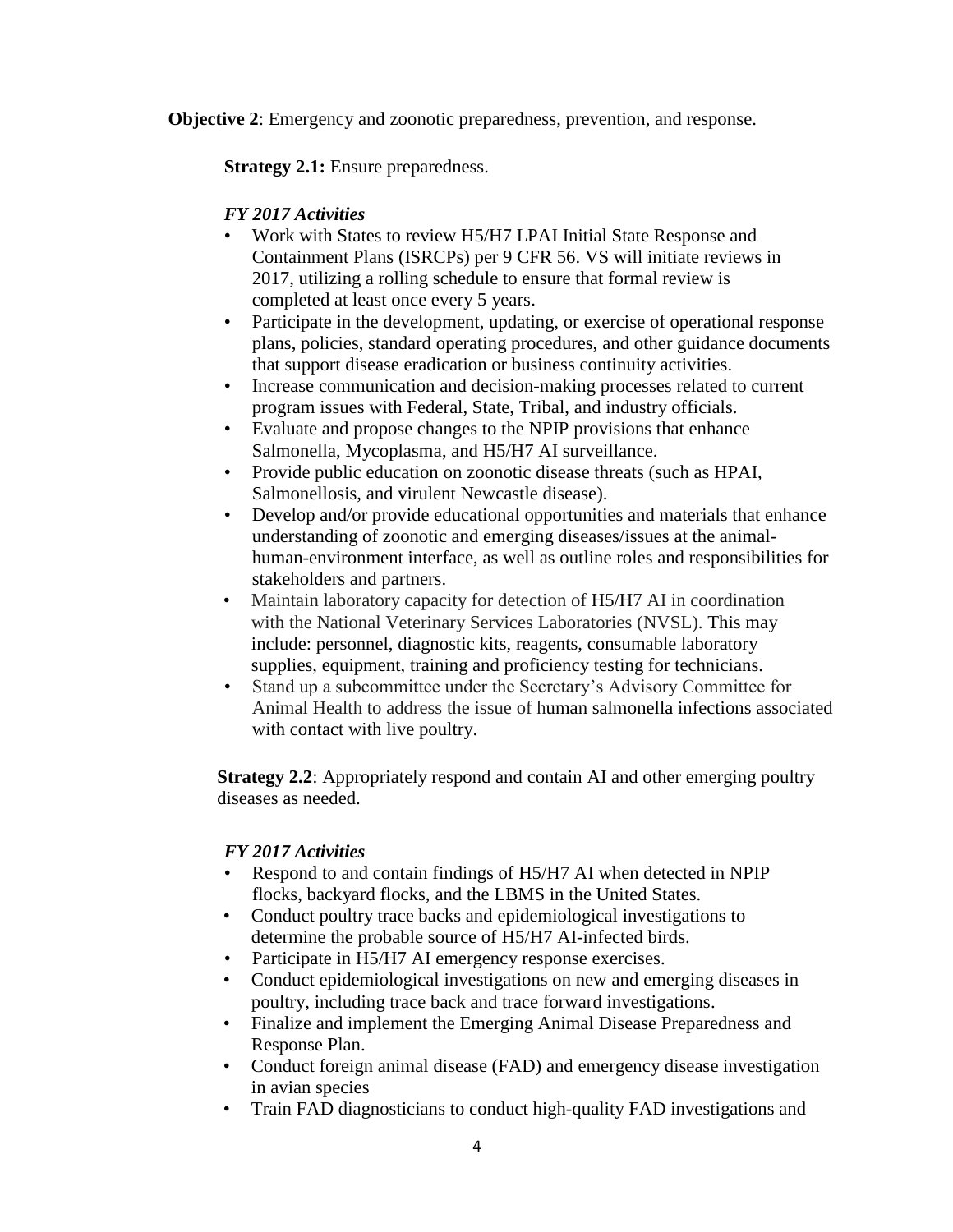to document them in real time in EMRS.

**Strategy 2.3:** Implement the primary breeder compartmentalization program.

## *FY 2017 Activities*

- Publish finalization notice of the U.S. Poultry Primary Breeder Compartmentalization program in the Federal Register.
- Review, consider, and address comments received regarding the compartmentalization program.
- Work with APHIS International Services to answer trading partner questions and assist with negotiations.
- Develop and implement a compartmentalization auditor training course, including a certification process for the auditors which meet or exceed specific course requirements.
- Review and approve/deny applications from primary breeding companies to become a registered compartment; assign a certified auditor to review components; and certify any compartment components which meet or exceed the requirements according to the Compartmentalization Program.

**Objective 3:** Communicate with Stakeholders.

**Strategy 3.1:** Host meetings with stakeholders.

# *FY 2017 Activities*

- Host an informal poultry stakeholder meeting during the International Production and Processing Expo in Atlanta, GA on February 1, to discuss the avian health business plan and other matters pertaining to the poultry industry.
- Host the annual LBMS working group meeting for the LBMS AI Prevention and Control Program on February 22-23 in San Antonio, Texas.
- Host webinars with states and industry on the revised processes and procedures for HPAI to ensure a quick, seamless, and unified response to any detection.

**Strategy 3.2:** Conduct education and outreach.

- Conduct an LBMS Continuing Education Training Course.
- Increase awareness of and educate a wide variety of stakeholders (including large commercial premises, noncommercial poultry enthusiasts, distributors/haulers/wholesalers, backyard flocks, hobby flocks, auctions, and small production flocks) about AI and the role good biosecurity plays through such programs as "Biosecurity for Birds" and "Defend the Flock" campaigns.
- Conduct training for international, federal, state, and field veterinarians and other responders on HPAI response including training in biosecurity, depopulation, disposal, cleaning and disinfection, and indemnity activities.
- Educate the general public on the importance of the NPIP and the LBMS LPAI H5/H7 Control Program and the benefits of being a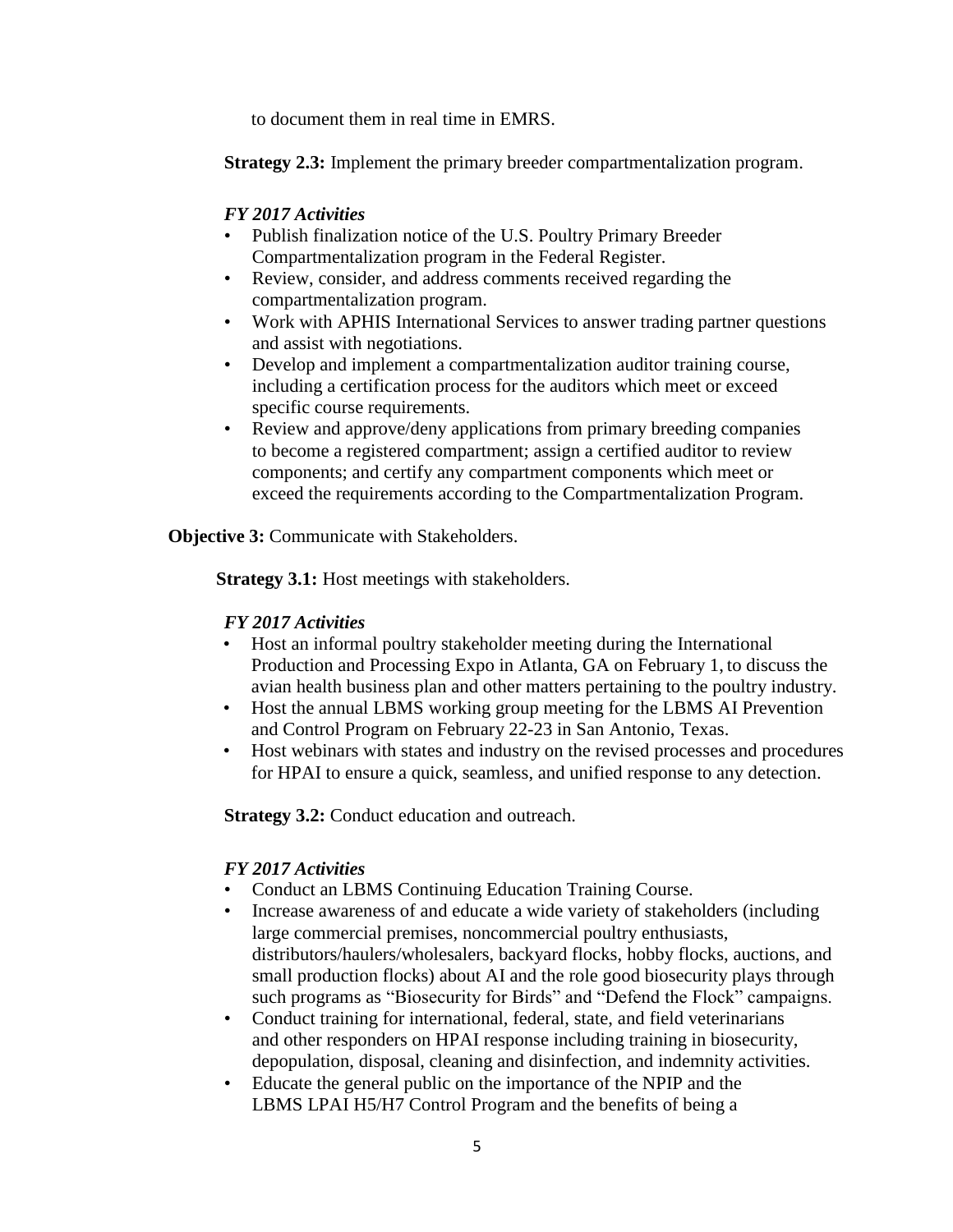participant.

• Implement an overarching strategy for communication and information sharing with stakeholders/partners.

## **Objective 4: Comprehensive and integrated disease surveillance in poultry.**

**Strategy 4.1:** Surveillance and detection.

- For the NPIP program:
	- Conduct NPIP certification testing for *Salmonella pullorum*, *Salmonella gallinarum* and *Salmonella enteritidis.*
	- Conduct NPIP certification testing for *Mycoplasma gallisepticum*, *Mycoplasma synoviae*, and *Mycoplasma meleagridis.*
	- Conduct active and passive surveillance to determine the H5/H7 AI status of commercial poultry participating in the NPIP.
	- Conduct the ELISA, AGID, and USDA-approved antigen capture immunoassays at authorized laboratories of the NPIP and the RRT-PCR tests for AI at primary breeding labs which are also authorized laboratories of the NPIP.
	- Through cooperative agreement funding, support laboratory costs for conducting AI clinical diagnostic surveillance, i.e., examining all submitted cases of unexplained respiratory disease, egg production drop, and mortality for AI by an approved serological test, virus isolation and identification, and approved viral RNA and antigen detection tests.
- For the LBMS AI program:
	- Provide laboratory resources and personnel to inspect and collect samples for active and passive surveillance to determine H5/H7 AI status of poultry and environments
	- Provide laboratory resources and personnel to support other LBMS surveillance activities in LBMS production flocks, auctions, swap meets, dealers/haulers/wholesalers premises, small sales, fairs and shows, flea markets, backyard/hobby flocks, public exhibitions, and approximately 250 retail markets.
- For both the NPIP and LBMS AI Program:
	- Conduct passive surveillance, including response to poultry mortalities and sick bird reports/calls in order to prevent and control H5/H7 AI subtypes from entering and spreading in commercial poultry, LBMS and backyard poultry flocks.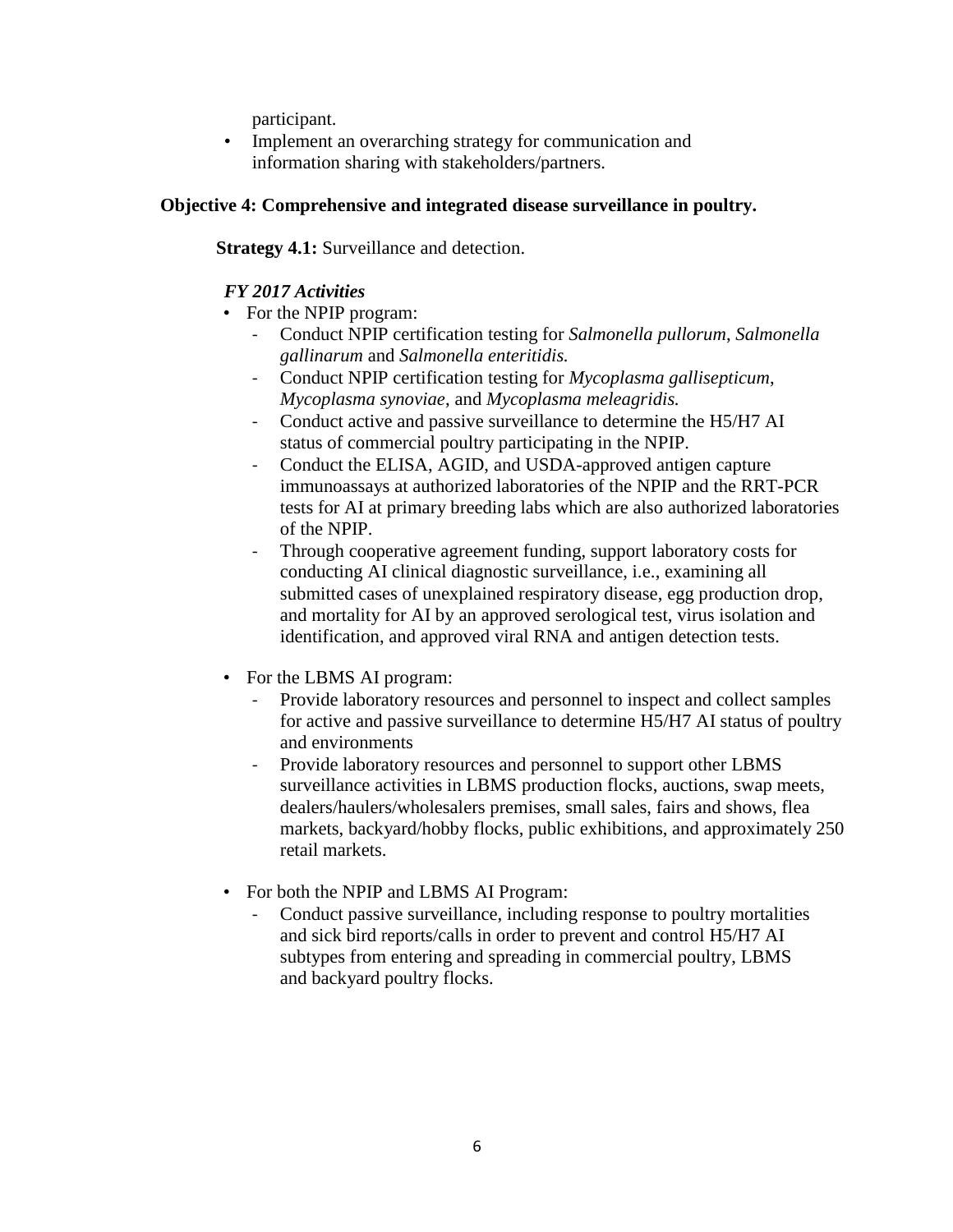**Objective 5:** Support international trade of poultry and poultry products.

**Strategy 5.1:** Expand and retain export trade markets.

#### *FY 2017 Activities*

• Continue discussions with key trading partners, toward establishing regionalization agreements to limit import restrictions during future outbreaks of avian influenza

**Strategy 5.2:** Revision of Avian Import Regulations 9 CFR 93.100- 93.200s

## *FY 2017 Activities*

• Review avian import regulations to identify needed changes based on progress in laboratory technology, animal husbandry, and industry practices.

# **III. Out-year strategies and activities**

The NPIP program is built on more than 82 years of cooperation among industry, State, and Federal partners. Current progress within the AI program is due, in large part, to the provision of personnel and other resources by VS to establish disease control at various levels of the supply continuum. The AI prevention and control program requires ongoing State, Federal, and industry collaboration. If poultry stakeholders do not participate and implement this voluntary program, it could lead to costly outbreaks of AI in the LBMS and commercial poultry industry compartments. As we continue these programs, however, APHIS will examine ways to fund these programs to provide greater flexibility in dealing with future disease challenges, and maintain our cooperative approach for a program capable of addressing avian health issues beyond AI.

#### *FY 2018 Implementation*

- Continue performing activities as in FY 2017.
- Conduct an LBMS Continuing Education Training Course.
- Continue compartmentalization negotiations with trading partners.
- Host the 2018 NPIP Biennial Conference in conjunction with the General Conference Committee (GCC) meeting and Technical Advisory Committee meeting in Nashville, TN.
- Publish any necessary changes to NPIP based on changes approved at the 2018 Biennial Conference.
- $\bullet$  Host an informal stakeholder meeting at the International Production  $\&$ Processing Expo (IPPE) in Atlanta, GA, to discuss the avian health business plan and other matters pertaining to the poultry industry.

# *FY 2019 Implementation*

- Continue performing activities as in FY 2018.
- Continue compartmentalization negotiations with trading partners and host the second compartmentalization auditor training workshop.
- Host the annual LBMS working group meeting for the LBMS H5/H7 AI